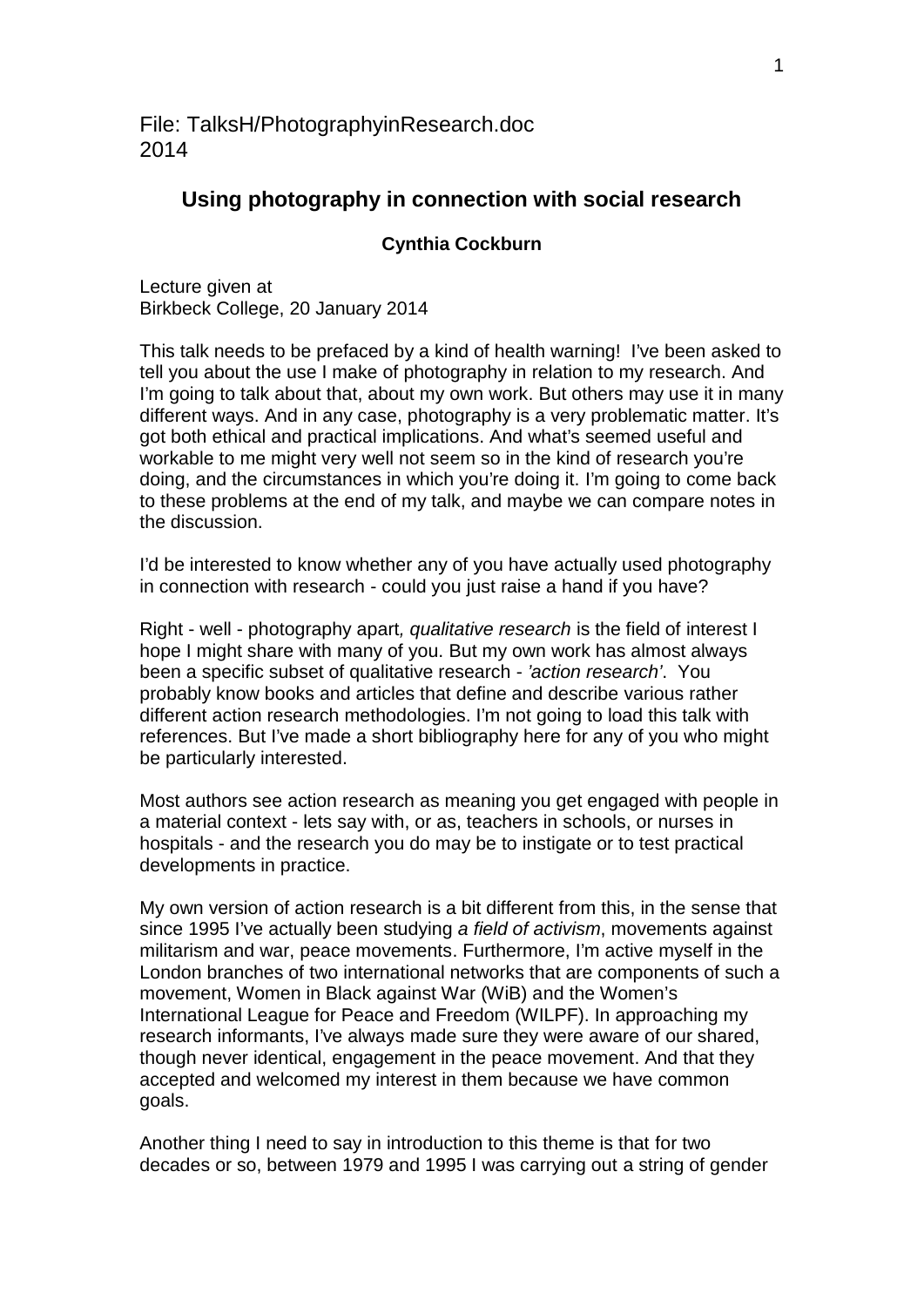studies of labour processes and technological change. For all that time I was getting funding from governmental sources, such as the Economic and Social Research Council and the Equal Opportunities Commission, and I was doing it through a university (City University London where I had an honorary but not a paid position).

In that year 1995 I turned my attention to gender studies of peace and war. At that point the university ceased to be the channel through which I obtained and was paid research funding. I began getting funding from charitable organizations, ngo's, who paid me directly, and whose objectives aren't academic but humanitarian, social, or even political.

To give you an example...One time when I visited the Joseph Rowntree Charitable Trust office to discuss the possibility of their funding a new project, their research officer Nick Perks asked me what outcomes I foresaw. 'We know you'll *write* something', he said. 'There'll be a nice book for sure. But what will *change* as a result of this research you want us to fund?' In other words, like me, JRCT don't see the researcher as the proverbial 'fly on the wall' of positivist science, the observer who sees without being seen, without having an effect.

A funder like that, for me, is ideal! And it's in this spirit, I've always tried to contribute, albeit in a small way, to the work of the groups I've investigated. And although I've probably always gained more than they have from the engagement, a lot of them have told me it's not all been one way. It can be helpful to activists when a researcher engages with them and asks them to recount, reflect on and analyse their practice. It may sometimes clarify their thinking and renewing their sense of direction - even though it's demanding on their time.

As a quick introduction, these are some of the things I've published on women's antiwar movements in the last fifteen years. Here you can see I'm using photographs to show photographs!

## **[Powerpoint: Birkbeck1Books : 2 mins]**

And let me say in passing that it's much easier to persuade a book publisher than an academic journal to carry photographs. I've written dozens of such peer-reviewed articles over this same span of time and only one of those has been illustrated with photographs, and that was online. And of course universities value these as measures of research achievement more than they do books.

Now I thought I'd go into a bit more depth about the first of those studies - the one that was published as *The Space Between Us: Negotiating Gender and National Identities in Conflict.* It occupied me fulltime in the years 1995-98. I'll tell you about the original project and show some of the photographs involved in it, and then I'll go on to tell you about a revisiting of that project I carried out in early 2012, some sixteen or seventeen years later - in which photography also played a significant part.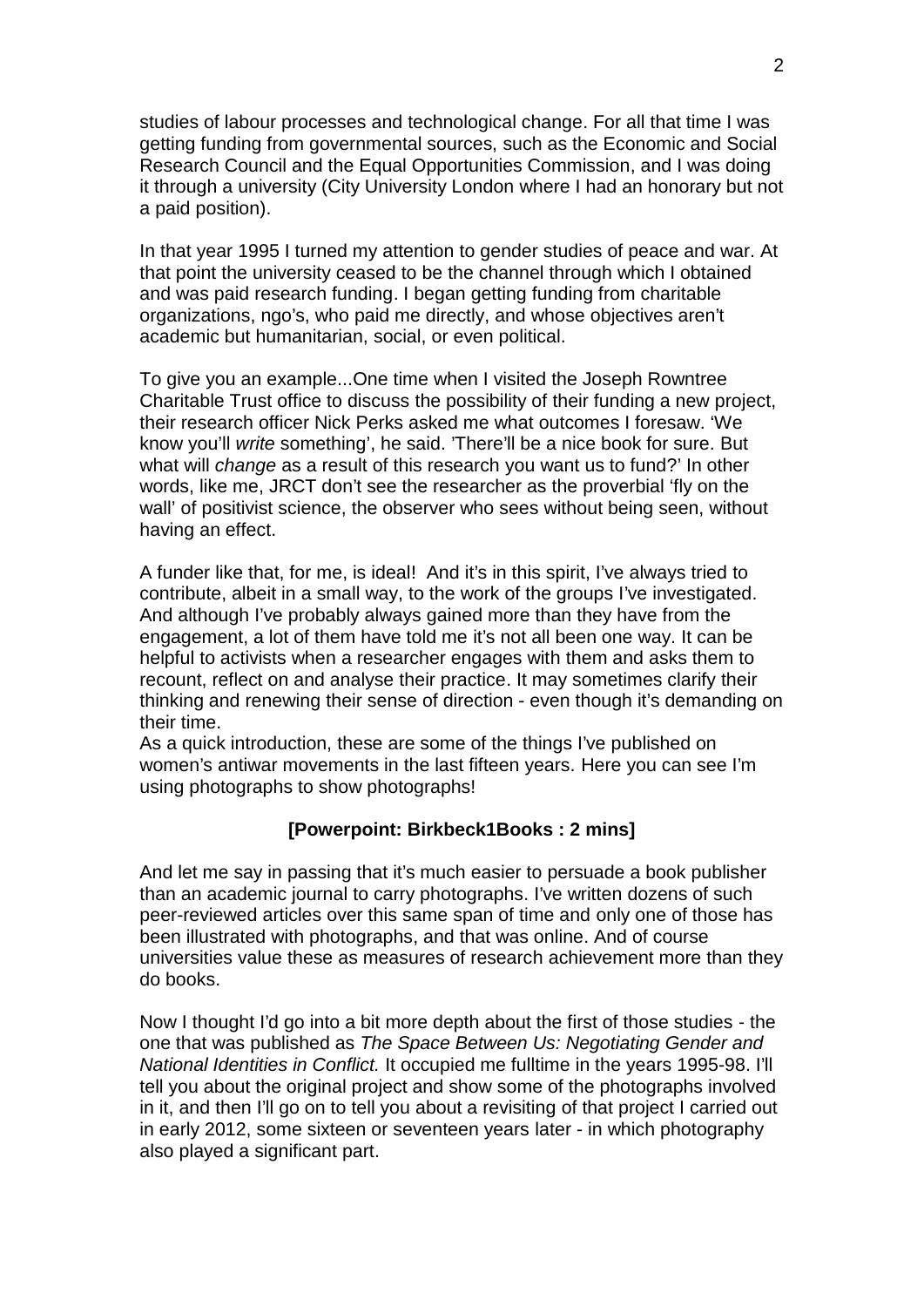This research project involved my immersion for quite some time in three women's organizations, each in a war zone: Bosnia, Israel Palestine and Northern Ireland. The organizations had something in common: they were partnerships of women from opposing sides in the conflict.

Yugoslavia, as you well remember, was destroyed by nationalist aggressions in the 1990s. The Bosnian phase of the war started in 1992 and ended with the Dayton peace agreement, signed in Paris on December 14 1995. Eleven days later I sat down to Christmas dinner in Medica Women's Therapy Centre in Zenica. A Christmas dinner? you might well ask. In Muslim central Bosnia? Yes, because the staff of this extraordinary women's organization were, against all the odds, an ethnically-mixed team. Medica was a medical, psychiatric and social resource for women raped and traumatized in the war. In a Muslim stronghold, its clientele was mainly Bosniak, as Bosnian Muslims were now called, and so was the majority of the staff. But a minority of the Medica staff during the war were women of other 'names' - Bosnian Serb or Orthodox, and Bosnian Croat or Catholic - or of mixed birth, or in mixed marriages. These were women who'd stayed put in their homes in Zenica, adhering to the old Yugoslav ideal, refusing to be intimidated into uprooting and moving to territory secured by Serbs or Croats in their ethnic name. The Christmas dinner wasn't exactly an Orthodox or Catholic celebration. It was more an excuse, in a time of scarcity, to cook up something special and give presents all round.

I had the privilege of living among the doctors and therapists and patients of Medica for a while. I tried to be useful in various ways. But my research purpose was to study and understand the thinking, the processes and practices that enabled them to set aside the issues the war raised between them - huge scope for mutual blame - and to work together as a feminist collective for the care of war survivors.

By the time I was writing up, although not when I started, Italian feminists, and later Nira Yuval-Davis, were using the term 'transversal politics' to describe this kind of process - relating to others across difficult borders marking difference. My research project showed how transversal politics was being achieved in practice - and the difficulties it encounters.

### **(Powerpoint: Birkbeck2BiH : 2 mins)**

The second organization I was working with was in Israel Palestine. There, the 1993 Oslo Accords were gradually being implemented in the occupied West Bank, and giving a hope of statehood - not justice exactly, but at least statehood - for Palestinians. That same year, up in the north of the region, in the Galilee, the Jezreel Valley and the Wadi Ara, a group of Jewish and Palestinian Israeli women had started meeting. They demonstrated together in roadside vigils, 'Women in Black' style vigils, against the Occupation. But, more than most 'peace groups', they weren't just focused on the Occupation. They called for full equality and democratic rights for the Palestinian minority within the state of Israel. They took the name Bat Shalom of the North (Bat Shalom means Daughter of Peace). The Jewish members of this 'Bat Shalom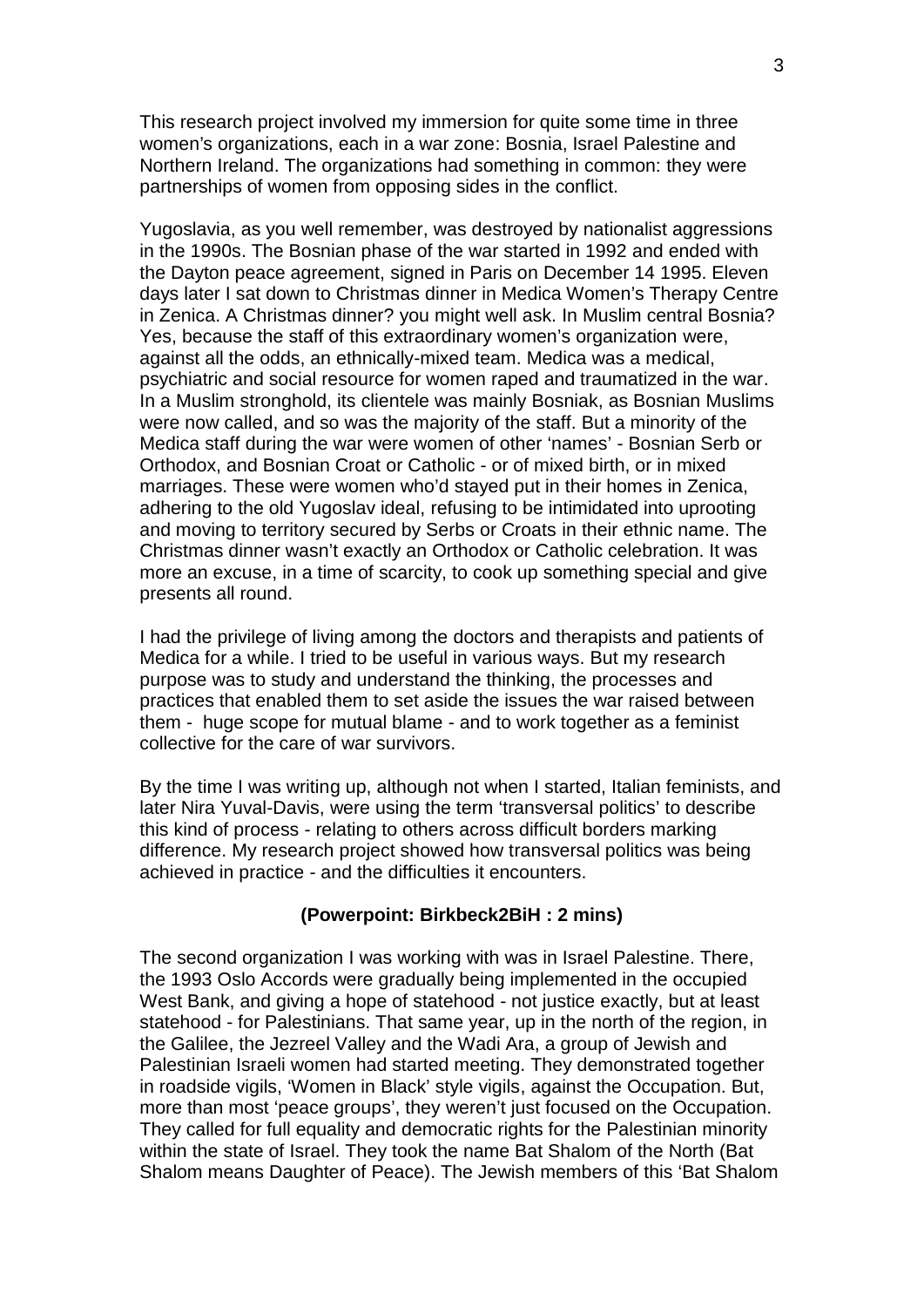of the North' lived on the agricultural *kibbutzim* that spread across those fertile plains. The Palestinian women came from Arab towns and villages perched on the dry rocky hills – places like Nazareth and Iksal and Ara. Although they were neighbours, these two kinds of Israeli very rarely had contact. They were set apart physically by land ownership law, and emotionally - on the one hand by Jewish fear and racism, and on the other by Palestinians' deep bitterness about the theft of their land and the expulsion of most of their community when the Israeli state was founded 1948. As with Medica in Bosnia, my main research interest in Bat Shalom of the North was just how women so divided managed to share a political feminist project of action. What kind of transversal politics were they evolving?

### **(Powerpoint: Birkbeck3I-P : 2 mins)**

The third case study was in Northern Ireland. When I started in 1996, ceasefires had been on and off and on again. A peace process was gradually gearing up. It would culminate in the Peace Agreement signed on Good Friday 1998. That agreement was hardly going to put right the wrongs of centuries of British colonial oppression in Ireland, but it did close 30 years of armed conflict in the north. The Belfast city map was – it still is - a patchwork of Catholic and Protestant housing areas, deeply divided by Republican and Loyalist affinities. From the late 1970s, some women in some neighbourhoods had been opening drop-in centres, a resource for local women. And something odd happened in 1990. The Unionist-controlled Belfast City Council refused to renew its grant funding to the women's centre in the Catholic Falls Road, claiming they were 'IRA supporters'. The women in the Shankill women's centre, a strongly Protestant district, whose grant was renewed, were really upset by that injustice and called a press conference to support these 'enemy' women. The media were totally surprised by this. After that the two centres set up a cross-community unit they called the Women's Support Network, and some other centres joined it. They found common ground in the poverty, violence and political neglect besetting all their neighbourhoods. It became a really bold and articulate feminist voice of working class women in Belfast. Of course working across sectarian lines was risky. The armed groups controlling their streets hated to see it and punished them as traitors. I stayed close to the Network for some months, to observe and learn from the way they dealt with differences between them – the centuries of injustice and violence, but also the inequalities and discrimination still going on.

(I'm not going to show you photos of Belfast and the Women's Support Network at this point in my narrative, as I did with the other two organizations - because there'll be an occasion for you to see them in a minute.)

It was understood from the start of my research that I'm involved in the peace movement in my non-working life, and that I supported their aims and wanted to understand their circumstances, difficulties they faced, and what they were achieving. I hoped that my work could be a contribution to the movement. It was accepted that I'd be among them for several weeks on several occasions, participating in some of their activities, as appropriate, while observing and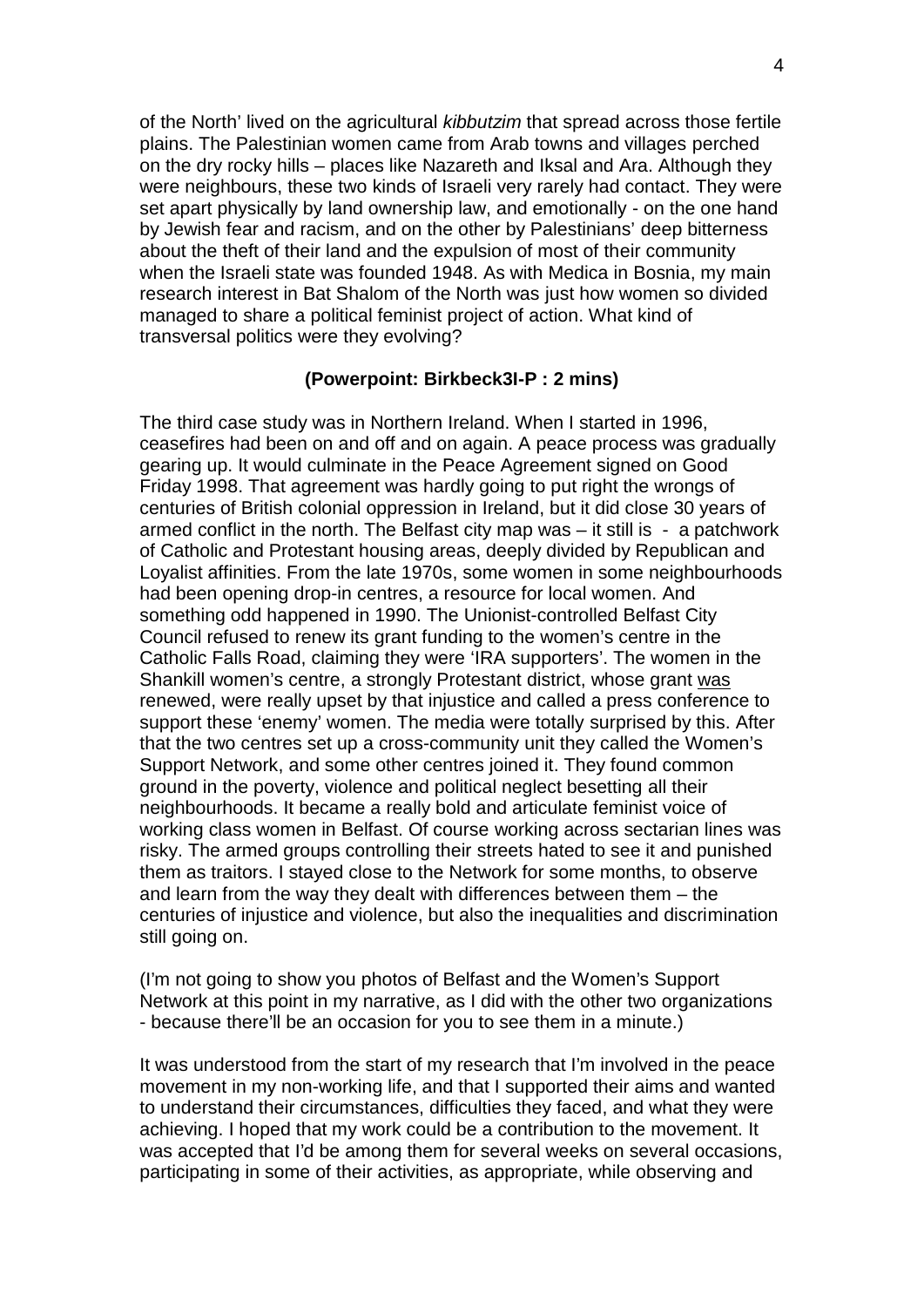carrying out in-depth interviews. It was also understood from the start that I'd be using a camera as well a tape recorder to illustrate their location and their work. But first I sat down with the coordinators of the organization in each case, and other interested participants, to discuss the implications and the uses of photogrpahy. The way I saw it, and tried to explain it to them, was that the photography could be an aid to reflexivity, a seeing of themselves through my eyes, and a seeing of me through the way I was seeing them. But we also explored more practical ways in which we could use my photographs in support of their work. For instance, in Bosnia I worked closely with Medica's Information Department - it was called Infoteka - and among other things I produced a publicity poster for them in English and Bosnian language to assist in fundraising. And I showed you earlier a photographically illustrated book in Bosnian language Infoteka printed, after further research we did together.

I also went on working closely with the three organizations a while longer because they asked me to set up exchange visits between the countries, and I made videos of these further exercises in transversal politics.

Now, I want to move on to tell you about my 'revisiting' of these three organizations in 2012 - exactly two years ago. It was more than a decade and a half after the original study. I got in touch with and interviewed as many of the original activists as I could find (thirty-eight in total). In each country I arranged a meeting of the 'old-timers' for group discussion. I asked them 'What's become of violence?', and 'What are relations like today between people identified by those conflictual nationalist names?' 'Have gender relations changed in this period – what's become of women?' Hardest of all, I asked them 'What progress has been made here towards justice and democracy?'<sup>i</sup>

I havent got time in this talk to tell you the substantive outcomes of this revisiting study. What I want to discuss with you instead is the use I made of photography in it.

My problem in going back was : how was I going to span *time* – this gap of fifteen years, more or less, between the two research moments? What's involved in the intellectual and emotional enterprise of looking back through time, and redirecting the light of the past onto the present moment? The women I hoped to find, in the cities of Belfast and Zenica and in the wide reaches of northern Israel, would be fifteen years older than when I last met them. Their lives today would be shaped by new realities – children and grandchildren born, health and wellbeing gained or (more likely) lost, changed economic circumstances and new political structures. How could I re-establish simultaneity with each of them, in a moment we had shared in the past? How could we together travel through time, connecting the past with the present, and the interval between?

'Memory work' is a distinctive category of qualitative inquiry and in recent years there's been quite a lot written about it. For those of you who are interested, I've listed some references here.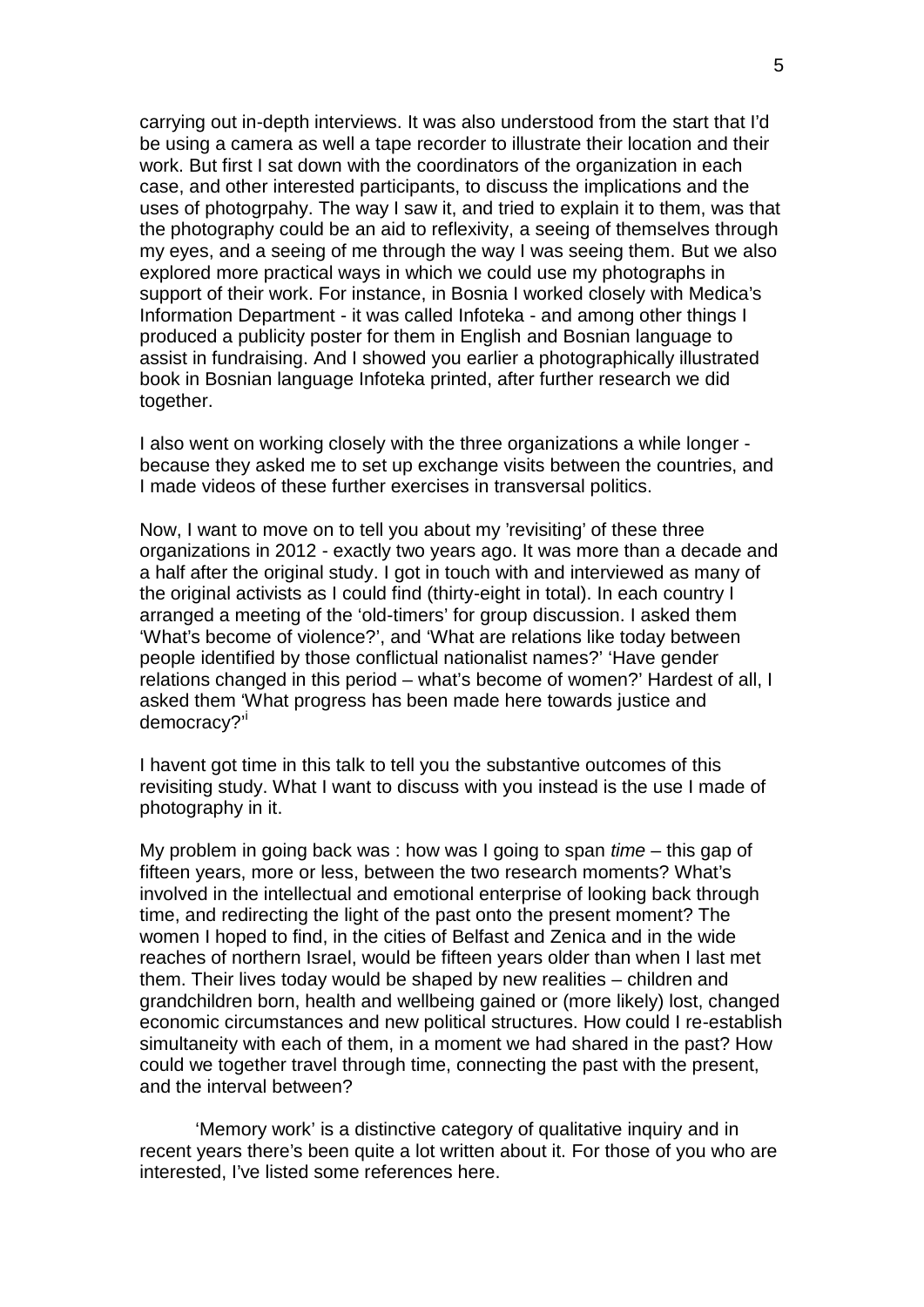It's common ground among memory researchers that a given memory shouldn't be taken as "truth" but rather as evidence, to be interrogated, mined for its meanings and its possibilities. A memory should be seen as something to be critically interpreted in terms of both form and content. Both individual and collective memories of given events and moments change with the passage of time. Memory studies aren't just concerned with the past. The crucial thing is they're about the *relationship between past and the present*.

So after doing all this reading I could see that my own approach to a shared memory of 1996 was going to have to be cautious, and open-minded, and provisional. I might be able to generate a remembering of that period (my own recall, as of this moment). But I couldn't assume that is how things actually were. Even less could I suppose that other women would remember those times in the manner I remembered them myself.

Annette Kuhn has written about the conscious and purposeful (quote) 'staging' of memory. And I thought that was a useful concept. How was I going to 'stage' my attempt at a memory of 1996? The materials I had to hand were of two kinds, visual images and the printed word. I had an archive of a couple of hundred photos, painstakingly printed in my dark room back in the days of silver print, and now stored in boxes. I've shown you some of these. And I had lots of words - I'd written full research reports that I had been confident of back then because my research participants had read, checked, amended them at the time. And I had the women's own words, quotes from interviews, affirmed by them, and eventually reported by me in my writings from the period.

So I devised a plan to 'stage' that moment in the past by a collage of these two elements, photographs and words. It had to be more than a scrap album. It had to be a presentation that could hold its form across a lot of viewings in a lot of locations, because I wanted in my re-interviews and group discussions to present each woman from any given organization with an *identical* stimulus to memory. I decided to produce a medial framework in two forms: a set of printed posters; and PowerPoint. They would draw on the same matter, the same photographs and words. They'd be portable. They could be viewed individually or by a group of women. Together, they'd be a kick-start to memory.

I've brought with me a couple of the posters I made for this purpose. There were two for each country, one portraying the place and time, the other the women and their activities at that moment in the past. Four languages were involved - I had to produce them in English, Bosnian in both latin and cyrillic scripts, Hebrew and Arabic. On the wall you see just to examples one in Bosnian and one in Arabic examples. In a minute I'll show you the Powerpoint of the Irish material.

But we have to remember that these verbal-visual statements can't rightly be said to be 'about' 1996. They only have reference to 1996 in my own *selective* remembering. The words had been selected by me in the first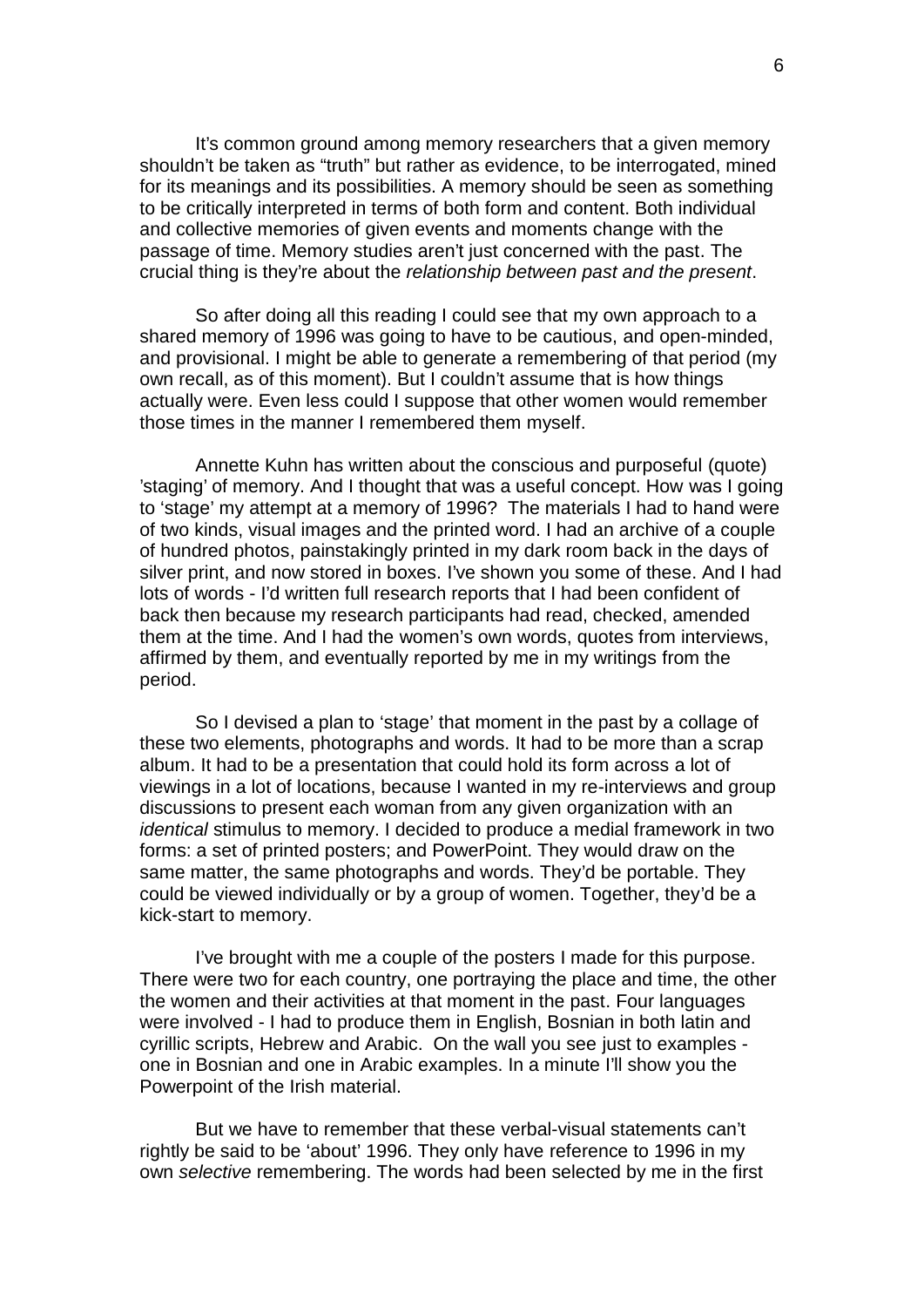reporting, and now selected once more for this medial memory framework of posters and Powerpoints. Their significance was the significance with which *I myself* endowed them, then and now.

And as to the photographs… They may seem like representations of historical events and moments that may be understood at a glance - but photos are tricky things. They're not transparent in this way.

The late Susan Sontag used the phrase the 'shady commerce between art and truth' - and that occurred to me now when I was thinking about my choice of images. A photograph is contradictory because on the one hand it has a secure indexicality, it can be traced back to an actual time and place. But perversely, it's meaning actually changes as time passes. Patrick Sjöberg says memory 'collaborates' with a photograph in complicated ways. So here I had to see myself, not as showing the past exactly, but kind of performing it, trying it on.

Let me show you the Powerpoint version of the materials I took to my revisiting of the women in Belfast, Northern Ireland.

## **(Powerpoint: Birkbeck4:Belfast : 3 mins)**

So in launching discussions of the posters and videos I took care to stress: 'This is how, listening to you, I saw you in 1996'. And then I'd ask: '*Is this how you remember it, or differently, otherwise?*' That invitation to alternative interpretations of the past became for me a totally mandatory preface to any discussion of the present.

OK, to wind up, I think we should come back to some of he practical and ethical problems of photography in relation to qualitative social research.

Practically, it can seem quite difficult - it can seem abrupt, even abusive, to break off from the intimate, listening mode of interview or observation and pick up a camera, stand back and 'objectify' the subjects you've been so sensitively relating to you. That's the main practical problem I think.

As to ethics - today there are a whole raft of 'research ethics' principles and procedures that govern academic research. These were pretty undeveloped in the 1990s. And anyway, as I've explained, I wasn't myself doing this research in and through a university. Today you have to get written agreement from participants before interviewing. And (I checked this out with Warwick University which I have an association with) the same applies for anyone you photograph.

But back in 1995/96 I was making my own ethical decisions. And while I've no doubt at all about the legitimacy of my photographing the place, the buildings and the activist women themselves, I do now have some hesitation about the photographs that involve their clients. It was implicit in my close working with the activist women that they would tell me if it were inappropriate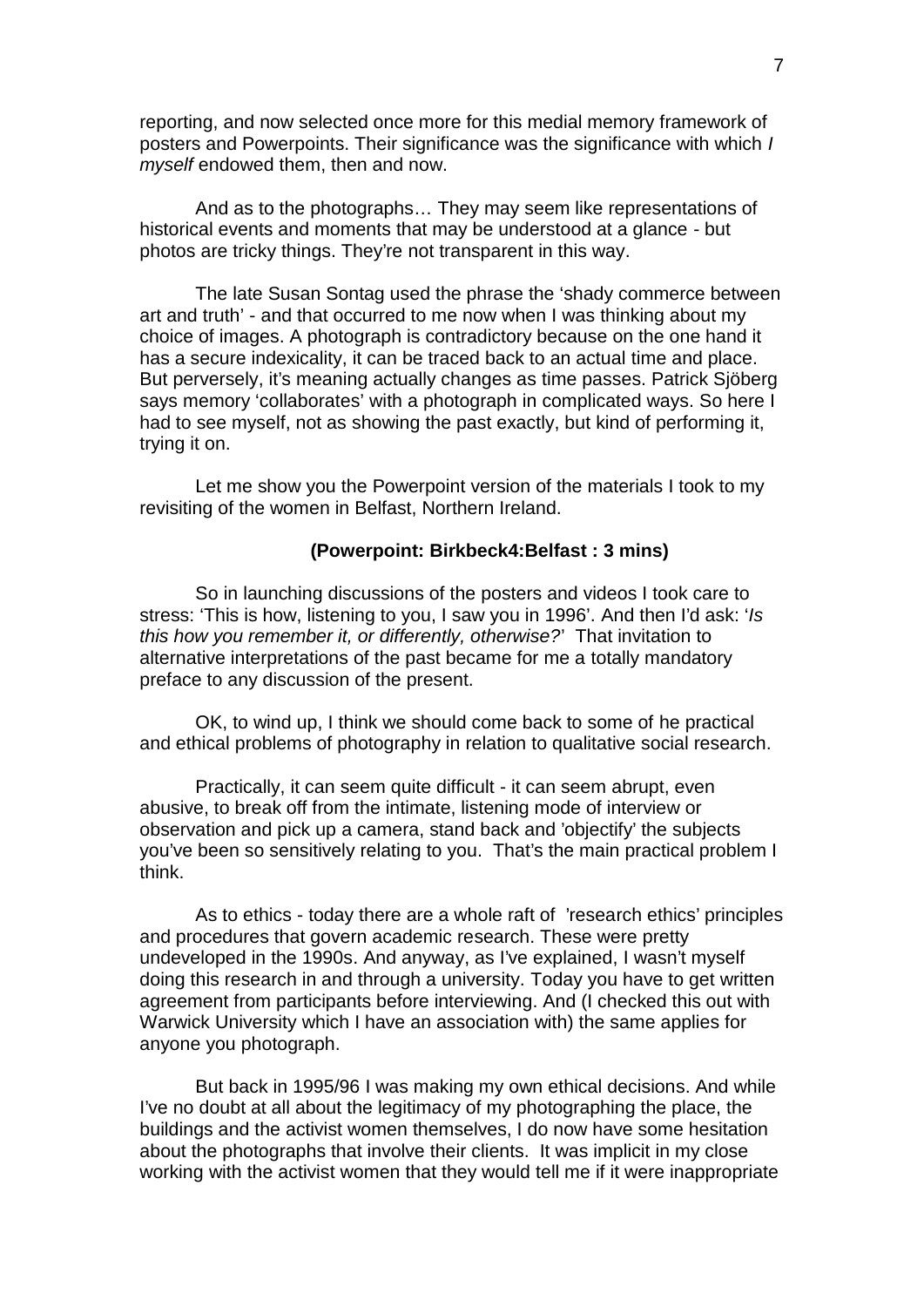to photograph certain women from among their clients. But I didn't myself seek the agreement of those individuals for their images to appear in print. Is that enough - I now wonder.

I want to end now - and just as material to feed into our discussion I'm going to flash up four images from my recent revisiting studies. They were all published in a recent article in *Soundings Journal*. I didn't have the agreement of the subjects to their use. I'd really like your feelings as to how legitimate or illegitimate that use may be.

## **(Powerpoint: Birkbeck5FourImages : 2 mins)**

<sup>i</sup> I wish to express appreciation to the following organizations that generously funded this project: Network for Social Change, the Feminist Review Trust, the Irene Bruegel Trust, the Lansbury House Trust Fund, the Scurrah-Wainwright Charity and the Maypole Fund.

## **REFERENCES:**

#### *Some qualitative / action research methodology references:*

Bradbury, Hilary and Peter Reason (2001) *Handbook of Action Research.* London: Sage Publications.

Denzin, Norman K. and Yvonna S.Lincoln (eds) *Strategies of Qualitative Enquiry.* Thousand Oaks, London, New Delhi: Sage Publications.

Levin, M. (1998) *Introduction to Action Research.* London, Newbury Park, New Delhi: Sage Publications.

Nielsen, Kurt Aagaard and Lennart Svensson (eds) (2006) *Action Research and Interactive Research: Beyond Theory and Practice*. Maastricht: Shaker Publishing.

Silverman, David (1985) *Qualitative Methodology and Sociology*. Aldershot: Gower Publishing.

Strauss, Anselm and Juliet Corbin (1990) *Basics of Qualitative Research: Grounded Theory Procedures and Techniques*. London, Newbury Park, New Delhi: Sage Publications.

### *Some references on memory work:*

Crawford, June, Susan Kippax, Jenny Onyx, Una Gault and Pam Benton (1992) *Emotion and Gender: Constructing Meaning from Memory*. London: Sage Publications.

Erll, Astrid and Ann Rigney (2009) 'Introduction: Cultural Memory and its Dynamics', in Erll, Astrid and Ann Rigney (eds) *Mediation, Remediation and*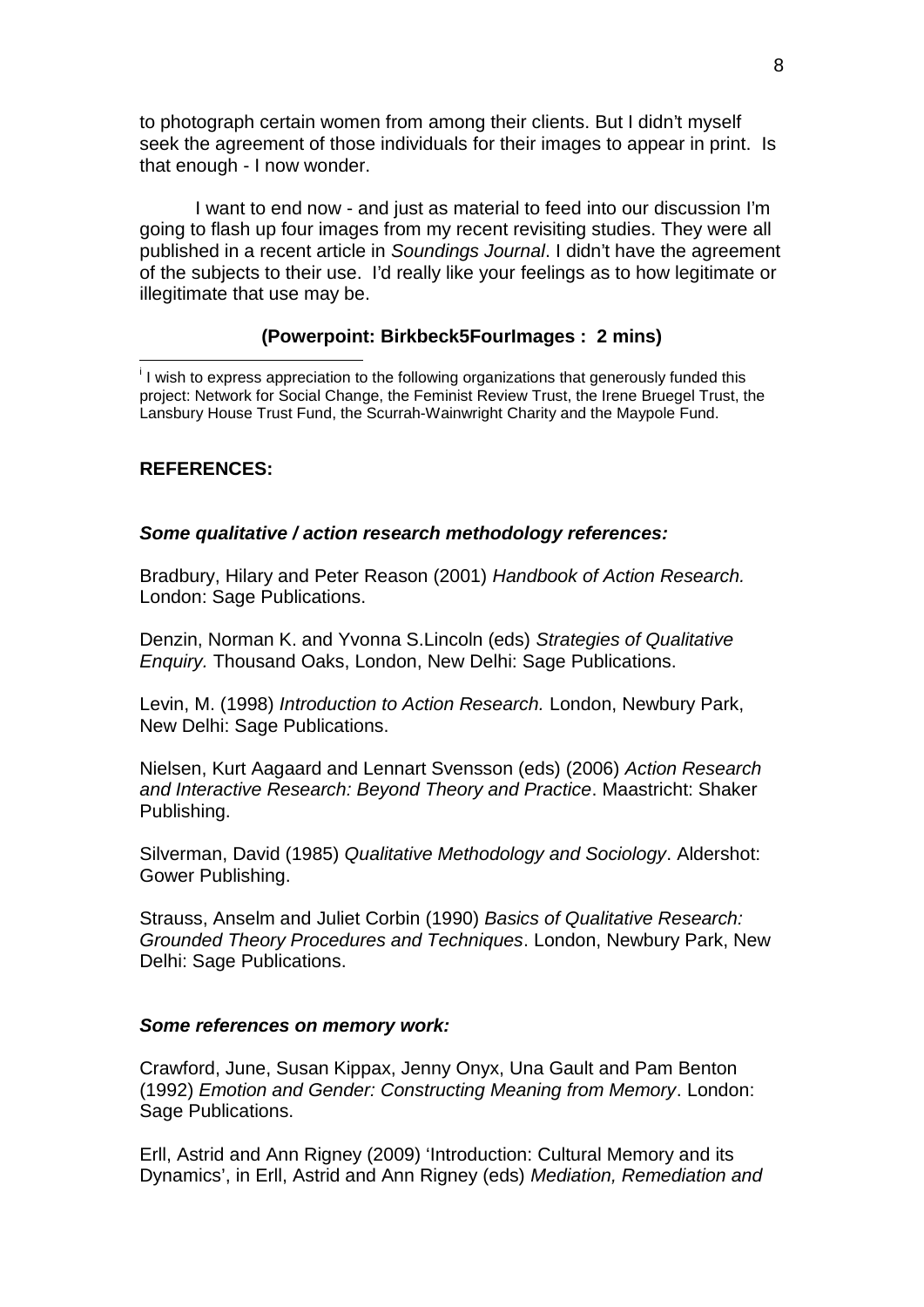*the Dynamics of Cultural Memory.* Berlin and New York: Walter de Gruyter. Pp.1-30.

Haug, Frigga (ed) (1987) *Female Sexualization: A Collective Work of Memory*. London: Verso.

Haug, Frigga (2008) 'Memory work', *Australian Feminist Studies*, Vol.23, No.58. Pp.537-542.

Hyle, Adrienne E., Margaret S. Ewing, Diane Montgomery and Judith S. Kaufman (eds) (2008) *Dissecting the Mundane: International Perspectives on Memory-Work.* University Press of America.

Keightley, Emily (2010) 'Remembering research: memory and methodology in the social sciences', *International Journal of Social Research Methodology,* Vol.13, No.1, February. Pp.55-70.

Kuhn, Annette (2010) 'Memory texts and memory work: performances of memory in and with visual media', *Memory Studies,* Vol.3, No.4, October. Pp.298-313.

Kuhn, Annette, (2005) 'Memory and textuality', in Heim, Otto and Caroline Wiedmer (eds) *Inventing the Past: Memory Work in Culture and History.* Schwabe Verlag Basel. In English. Pp.15-23.

Onyx, Jenny and Jennie Small (2001) 'Memory-work: the method', *Qualitative Inquiry,* Vol.7, No.6, December. Pp.773-786.

#### *Some references on using photographs:*

Dohlberg, Eugenie (2010) *Open Shutter Iraq*. Yateley, Hampshire: Trolley Books

Kadar, Marlene, Jeanne Perreault and Linda Warley (2009) 'Introduction: Ambiguities, Distortions, Shifts', in Kadar, Marlene, Jeanne Perreault and Linda Warley (eds) *Photographs, Histories and Meanings*. New York and Basingstoke: Palgrave Macmillan. Pp.1-8.

Kuhn, Annette and Kirsten Emiko McAllister (2006) 'Locating memory: photographic acts – an introduction' in Kuhn, Annette and Kirsten Emiko McAllister (eds) *Locating Memory: Photographic Acts*. New York and Oxford: Berghahn Books. Pp.1-17

Lykes, M. Brinton (2010) 'Silence(ing), voice(s) and gross violations of human rights: constituting and performing subjectivities through PhotoPAR', *Visual Studies*, Vol.25, No.3. December. Pp.238-254.